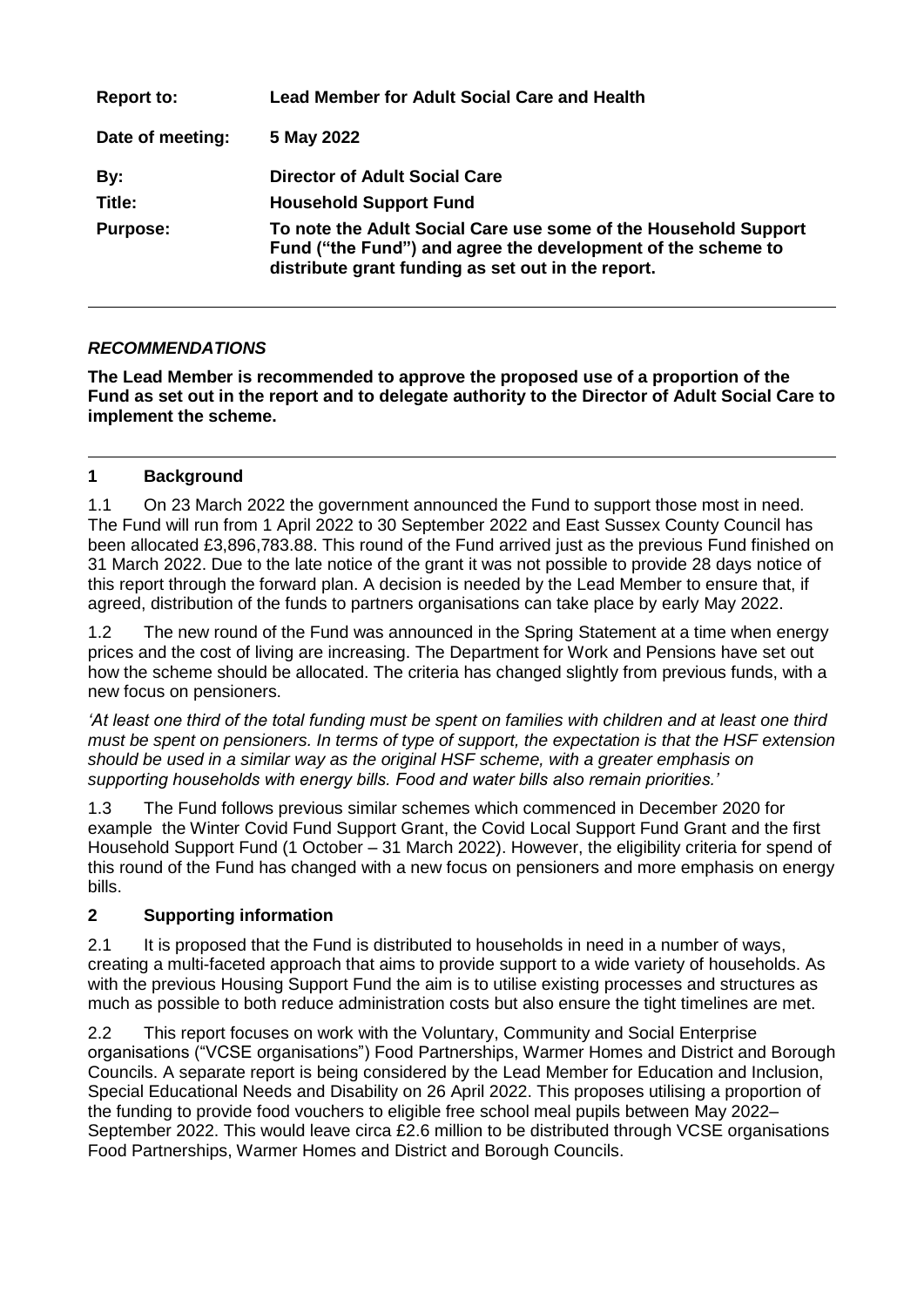2.3 As noted above the Fund is similar in nature to the previous round of the Housing Support Fund with the Council collaborating with a wide range of partner organisations to ensure the funding was provided to appropriate beneficiaries at pace.

2.4 Based on partner feedback and the success of partners in distributing the previous Housing Support Fund we are proposing to allocate the Adult Social Care element of the Fund as follows.

| <b>Distribution</b>            | Amount     |
|--------------------------------|------------|
| <b>VCSE</b> organisations      | £750,000   |
| Districts and Borough Councils | £1,590,083 |
| <b>Food Partnerships</b>       | £200,000   |
| Warmer Homes                   | £50,000    |
| Total:                         | £2,590,083 |

2.5 The distribution to partner organisations will ensure that all eligible spend for the Fund is covered, the eligible spend includes in the following areas:

- 2.5.1 *Energy and water. The Fund should primarily be used to support with energy bills for any form of fuel that is used for the purpose of domestic heating, cooking or lighting, including oil or portable gas cylinders. It can also be used to support with water bills including for drinking, washing, cooking, and sanitary purposes and sewerage.*
- *2.5.2 Food. The Fund should also primarily be used to provide support with food whether in kind or through vouchers or cash.*
- *2.5.3 Essentials linked to energy and water. The Fund can be used to provide support with essentials linked to energy and water (including sanitary products, warm clothing, soap, blankets, boiler service/repair, purchase of equipment including fridges, freezers, ovens, etc.), in recognition that a range of costs may arise which directly affect a household's ability to afford or access energy, food and water.*
- *2.5.4 Wider essentials. The Fund can be used to support with wider essential needs not linked to energy and water should if considered appropriate. These may include, but are not limited to, support with other bills including broadband or phone bills, clothing, and essential transport-related costs such as repairing a car, buying a bicycle or paying for fuel. This list is not exhaustive.*
- *2.5.5 Housing Costs. In exceptional cases of genuine emergency where existing housing support schemes do not meet this exceptional need, the Fund can be used to support housing costs. Where eligible, ongoing housing support for rent must be provided through the housing cost element of Universal Credit (UC) and Housing Benefit (HB) rather than the Fund. In addition, eligibility for DHPs must first be considered before emergency housing support is offered through the Household Support Fund. The Authority must also first consider whether the claimant is at statutory risk of homelessness and therefore owed a duty of support through the Homelessness Prevention Grant (HPG).*

2.8 Reporting, as for all expenditure within the Fund, will be submitted twice, July 2022 and October 2022. An officer working group with representation from all District and Borough Councils alongside the Council has been established to lead this element of the project.